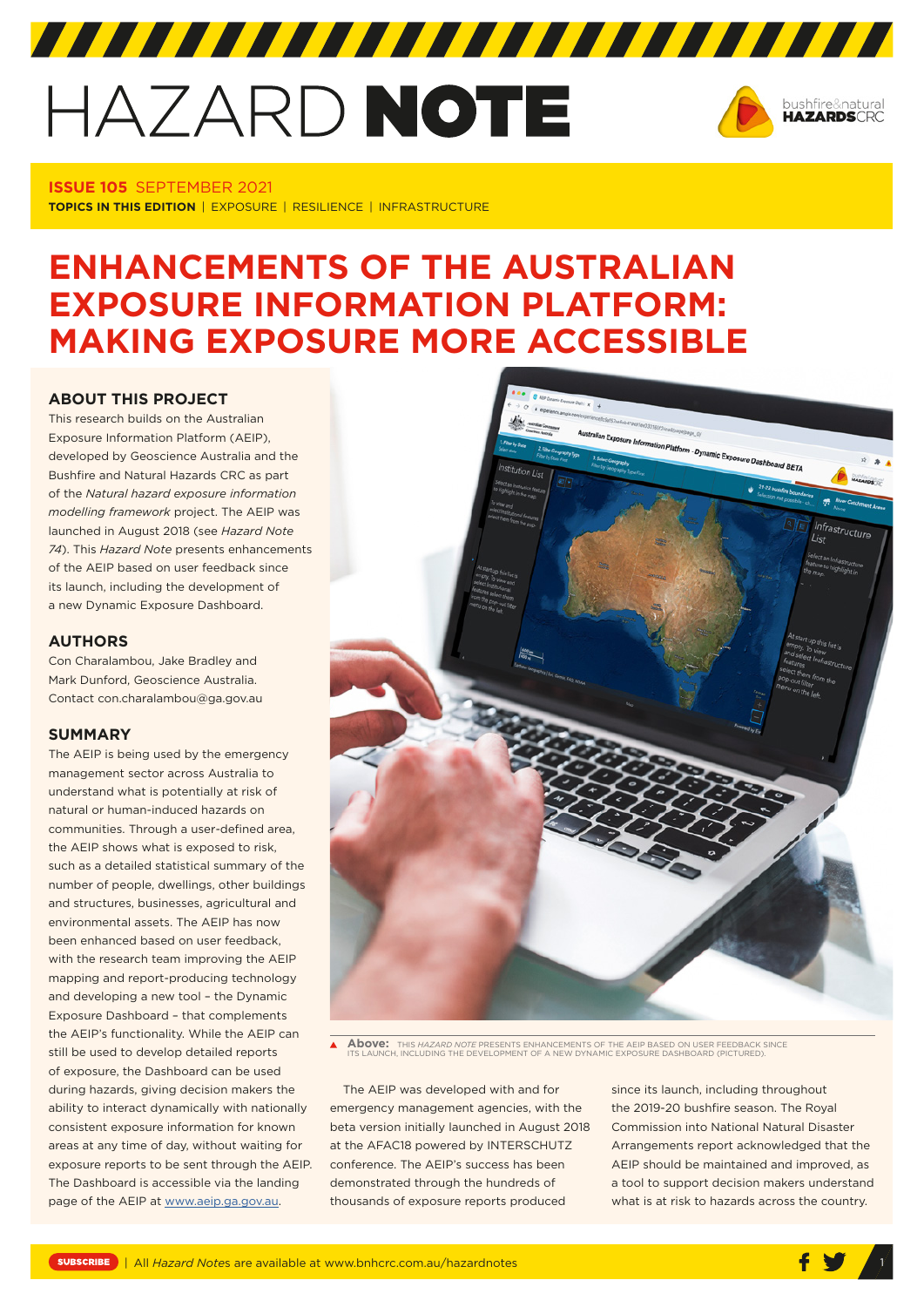



Figure 1: THE AUSTRALIAN EXPOSURE INFORMATION PLATFORM HAS BEEN ENHANCED, INCLUDING THE ABILITY TO CHOOSE FROM A SELECTION OF COMMONLY USED EXISTING GEOGRAPHIES,<br>SUCH AS LOCAL GOVERNMENT AREAS, AS OUTLINED HERE IN RED.

#### **CONTEXT**

In 2002, Geoscience Australia developed the NEXIS project, which provided nationally consistent [exposure](http://www.ga.gov.au/scientific-topics/hazards/risk-and-impact) information that enabled users to understand elements at risk across Australia. Using this system, from 2013, the CRC and Geoscience Australia collaborated with the University of Melbourne and the University of Canberra to create a comprehensive [Natural Hazard Exposure](https://www.bnhcrc.com.au/sites/default/files/managed/downloads/ra05_krishna-_natural_hazards_exposure_framework_finalversion.pdf)  [Information Framework.](https://www.bnhcrc.com.au/sites/default/files/managed/downloads/ra05_krishna-_natural_hazards_exposure_framework_finalversion.pdf) The objective was to fully describe and categorise the exposure information elements within NEXIS, specifically to meet the needs of the emergency management sector.

To collect and present the information included in NEXIS and the Framework to the public, the project developed and launched the Australian Information Exposure Platform (AEIP) – an interface that allows easy access to this exposure information within a robust, reliable and operational online system. The information accessible through the AEIP includes statistics, spatial and survey data, such as demographics, building, business, agriculture, institutions, infrastructure and environmental elements. For more information about the development and use of the AEIP, see *Hazard Note 74* (Further Reading, page 2).

Since its launch in 2018, the AEIP and underlying system have been widely used to understand exposure risk for disaster prevention, preparedness, response and recovery within agencies, and through government and industry. Hundreds of thousands of reports have been produced that help decision makers understand what is exposed to risk to natural hazards or emergencies in any given area.

Significantly, the AEIP was used to generate more than 8,300 reports during the 2019-20 bushfire season, by agencies such as NSW Rural Fire Service, who integrated the AEIP with their internal fire simulation technology to identify what would be at risk as fires spread that season. In 2020, more than 3.8 million exposure reports were prepared for the NSW Rural Fire Service to underpin the asset component of the Impact index, as part of the Australian Fire Danger Rating System (AFDRS) Program.

In October 2020, the Royal Commission into National Natural Disaster Arrangements final report acknowledged that the AEIP was an important national system that should be maintained and improved. All of this clearly reflects a need to continue providing a nationally consistent exposure information platform that is easily accessible to governments, industry and the public.

## **BUSHFIRE AND NATURAL HAZARDS CRC RESEARCH**

Between 2018 and 2021, as the AEIP continued to be used by the emergency management sector, the researchers consulted with targeted key users – including emergency management agencies, as well as local, state and federal government representatives – to collect feedback about how to improve its capability. These consultations highlighted the need to make several key improvements that would meet the varying needs of users.

For example, Emergency Management Australia Recovery, Department of Fire and Emergency Services (Western Australia)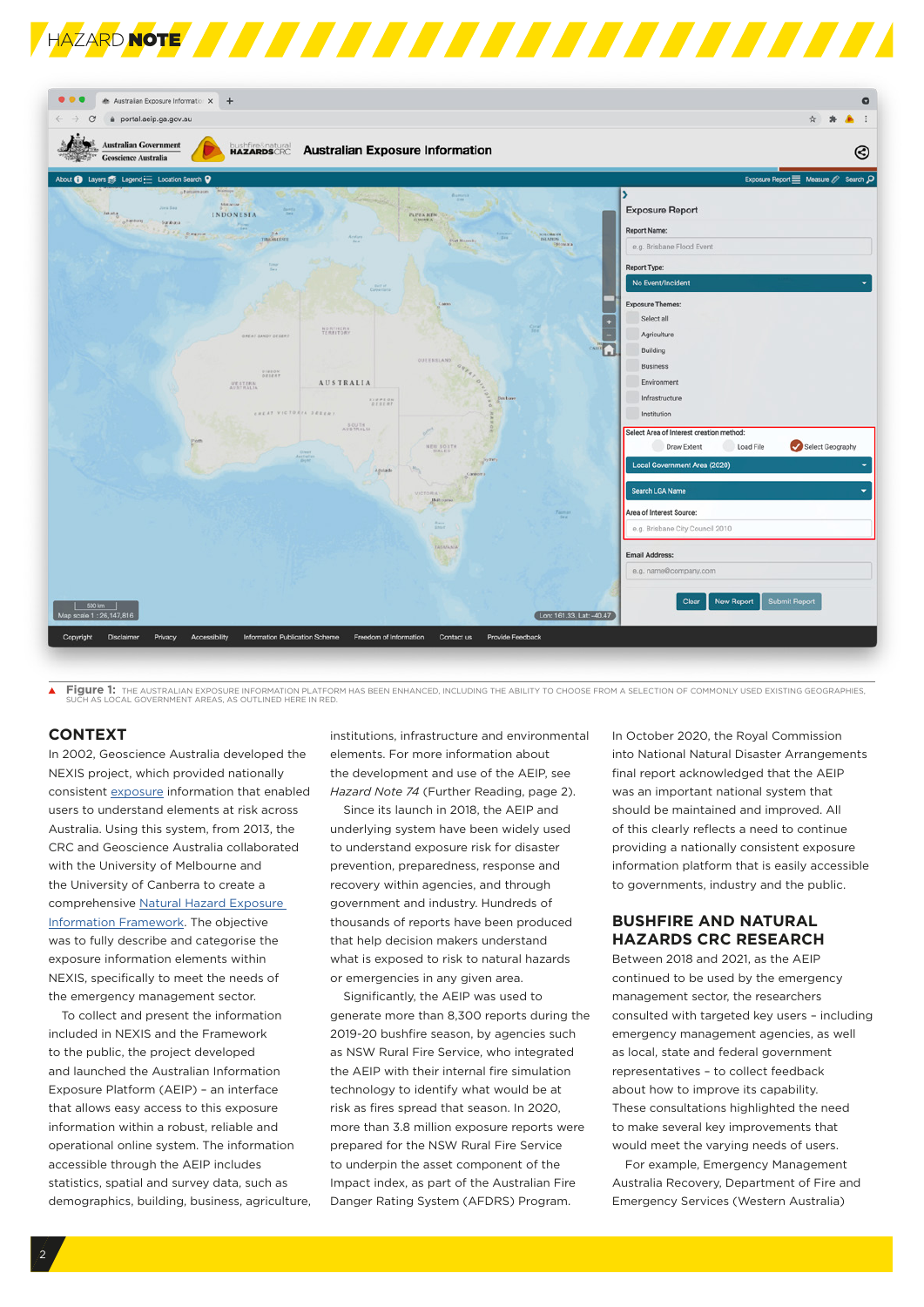

and Queensland Fire and Emergency Services expressed an interest in a mapping interface within a dynamic dashboard. This would allow the user to quickly and easily see the number of buildings, people and other exposure elements as they panned around, or drew areas, to understand the magnitude of risk.

In addition, users wanted to access existing commonly used geographies. The existing web mapping interface allowed users to draw or upload their own custom area of interest, however, users suggested expanding this to include a selection of commonly used geographies. The project has done this by: 1. improving the functionality of the AEIP's

web mapping and reporting technology 2. using the AEIP's capabilities to create

the new Dynamic Exposure Dashboard.

#### **Improvements to the AEIP**

The web mapping and reporting functionality of AEIP has been enhanced in several ways.

Firstly, when selecting an area on the AEIP, users can now choose from a list of commonly used existing geography boundaries (such as local government areas, postcodes or electoral boundaries) and then select the one that applies to them rather than having to manually select or draw each area on the AEIP map. This is especially helpful for people without any manual web mapping experience, or for state or local emergency management agencies who require quick definition of exposure using geographies that are relevant to them, such as local government areas.

Secondly, users can now simultaneously create multiple exposure reports in a single request, via a batch processing function. Whereas before users could only produce one report at a time, they can now request up to five reports at once. The reports still provide the same level of detail as before, and are emailed to the user as separate documents at the same time.

Lastly, bug fixes and refinements have been made to help high-volume users, for example errors that were received when retrieving information for a very large area that involved complex mapping. The AEIP now includes additional error-removal and messaging to help users avoid these errors in future.

#### **The new Dynamic Exposure Dashboard**

The newly developed Dynamic Exposure Dashboard – currently in the beta development phase – expands on the way end-users want to interact with exposure information to meet their



**Figure 2:** THE DYNAMIC EXPOSURE DASHBOARD, WITH THE BALLINA LOCAL GOVERNMENT AREA IN NSW HIGHLIGHTED ON THE DIGITAL MAP.

| 1. Filter by State NSW<br>2. Filter Geography Type Local Government Area (2020) ~<br>3. Select Geography Ballina (A), New South Wales ~<br>River Catchment Areas Selection not possible - check other filters<br>Selected bushfire boundaries: 2019-20 (SA Only) No owners within State or selection not possible - check other libres<br>Placeholder for 2021-22 bushfire boundaries Day IIIC |                                              |                                                                                                              |                           |                                                                               |                                                                  |                                                          |
|------------------------------------------------------------------------------------------------------------------------------------------------------------------------------------------------------------------------------------------------------------------------------------------------------------------------------------------------------------------------------------------------|----------------------------------------------|--------------------------------------------------------------------------------------------------------------|---------------------------|-------------------------------------------------------------------------------|------------------------------------------------------------------|----------------------------------------------------------|
|                                                                                                                                                                                                                                                                                                                                                                                                |                                              | <b>Demographic Information</b><br>Dwellings estimates where residents:<br>and syndams a face passereds again |                           |                                                                               |                                                                  |                                                          |
|                                                                                                                                                                                                                                                                                                                                                                                                | <b>Residential Population</b>                | Are all aged over 65<br>vears                                                                                | 14 years and under        | Includes persons aged Includes an Indigenous<br>person                        | Are a single parent<br>family                                    | Are in need of<br>assistance for self-care<br>activities |
|                                                                                                                                                                                                                                                                                                                                                                                                | 47,217                                       | 22.5%<br>16.9% (Nat Av)                                                                                      | 18.9%<br>25.4% (Nat Av)   | 3.6%<br>3% (Nat Av)                                                           | 5.5%<br>5.5% (Nat Av)                                            | ୨%<br>10% (Nat Av)                                       |
|                                                                                                                                                                                                                                                                                                                                                                                                | Include persons not<br>proficient in English | Do not have access to a<br>motor vehicle                                                                     |                           | No one has completed Year<br>12 or higher                                     | Moved to the region in the<br>last 1 year                        | Moved to the region in the<br>last 5 years               |
|                                                                                                                                                                                                                                                                                                                                                                                                | 0%                                           | 5.6%                                                                                                         |                           | 17.2%                                                                         | 11.3%                                                            | 29.7%                                                    |
|                                                                                                                                                                                                                                                                                                                                                                                                | 1% (Nat Av)<br>Alternati would Manaukana     | 7.5% (Nat Av)<br>Democraphic                                                                                 | Selection shot considered | 15.5% (Nat Av)<br>Government and Emergency Facilities<br>Education and Health | 12.2% (Nat Av)<br>Cill, Gas and Liquid Fuels<br>Unitey & Featury | 32.3% (Nat Av)<br>Contact and Feastback<br><b>FIACO</b>  |

 $\blacktriangle$ **Figure 3:** THE DYNAMIC EXPOSURE DASHBOARD INFORMATION PANEL, USING THE BALLINA LOCAL GOVERNMENT AREA IN NSW AS AN EXAMPLE AND SHOWING THE 'DEMOGRAPHIC INFORMATION' TAB, RELAYING DEMOGRAPHIC INFORMATION UPDATES IMMEDIATELY.

decision-making needs. The Dashboard was created in response to users' needs to view what is exposed quickly and easily, not only where an event is unfolding, but in areas adjacent to the event.

The Dashboard was created using ArcGIS Online software and accesses the same exposure information, except that it doesn't include agriculture and environment exposure details. It appears as a digital map of Australia, although users cannot draw their own area of interest as they can with the AEIP. Instead, users can narrow down to an existing area on the map (using existing geographies such as local government areas) and re-adjust the area as many times as necessary to see what is exposed in each spot as they pan, zoom and select new areas.

Once the user has selected an area of interest, they can access information relating to residential buildings, demographics,

socioeconomics, businesses, government and emergency facilities, education and health facilities, utilities and energy (including oil, gas, liquid and fuel), and transport. Whereas the AEIP provides this information in reports, the Dashboard does not create reports, instead presenting this information to users immediately (see Figures 2 and 3).

# **HOW CAN THIS RESEARCH BE USED?**

Before AEIP, during an emergency, users had to wait for Geoscience Australia to manually create exposure reports. With AEIP, users can now quickly and easily generate their own customised exposure reports through either the web mapping application or by integrating the Application Programming Interface (API) into their internal systems.

The AEIP exposure reports remain critical for risk planning and predictive services.